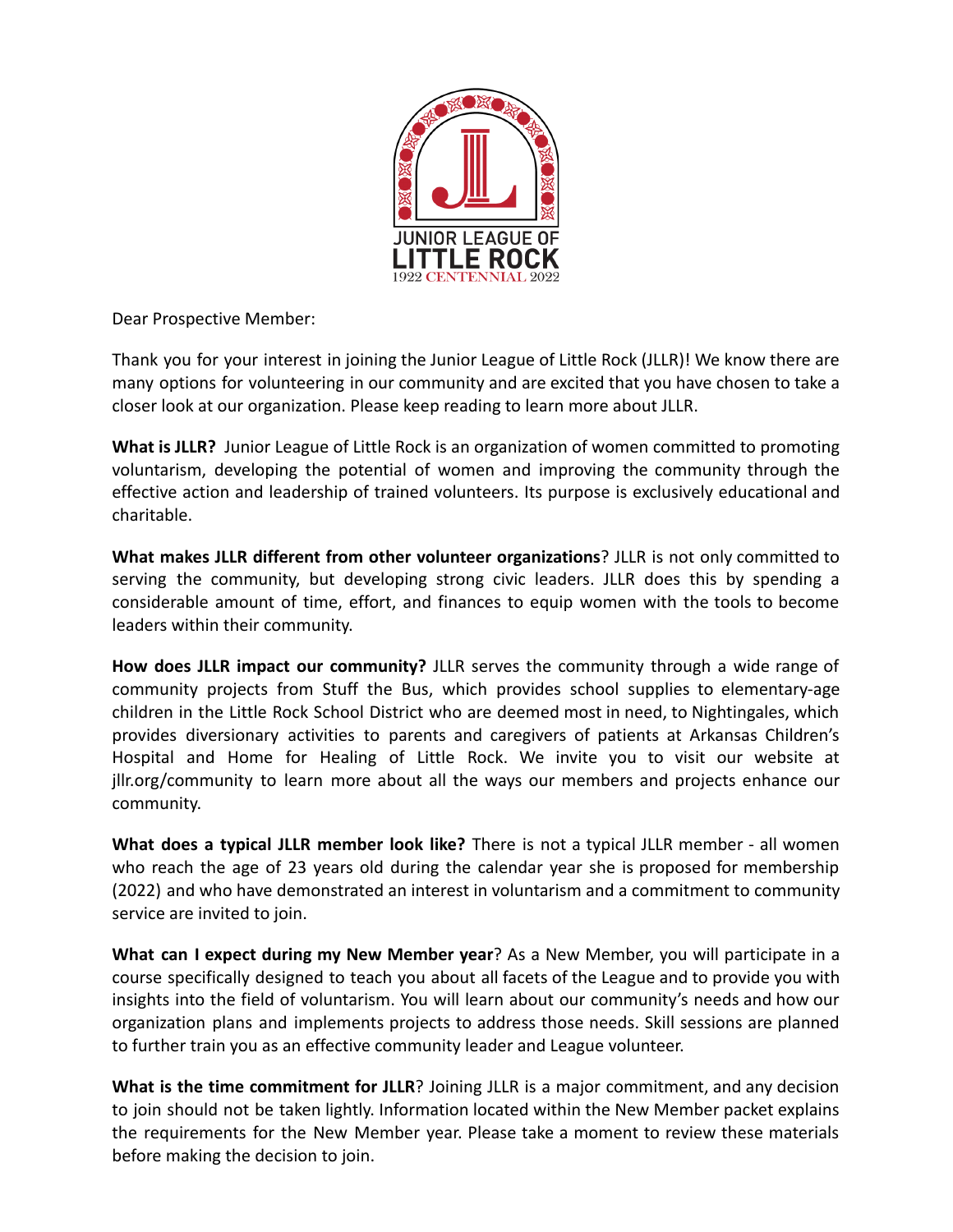**How do I apply?** There are several ways to complete and submit your completed application:

- Online at jllr.org/join
- Download and submit by mail or in person at the JLLR Building
- Scan in a .pdf format and email to recruitment@jllr.org

If you choose to make the commitment to become a New Member, please complete the application packet and return the \$50.00 application fee by May 1, 2022 at 2:30 p.m. Applications must be at the JLLR Building or emailed to [recruitment@jllr.org](mailto:recruitment@jllr.org) by this time; only completed packets will be accepted. The application can be accessed at jllr.org/join and consists of the following:

- \$50 application fee payable to JLLR
- Signed New Member Agreement
- Contact information

**How do I know if I have been accepted?** Junior League of Little Rock accepts all women who have demonstrated an interest in voluntarism and a commitment to community service and have attained their twenty-third (23rd) birthday during the calendar year in which they are proposed for Membership.

Once you have submitted a completed application packet, official invitations to participate in the New Member Class of 2022-2023 will be mailed on or around June 1, 2022. We will celebrate the beginning of your League career at the New Member Kickoff Event on Thursday, June 9th.

We realize that joining JLLR is a major commitment, but promise the experiences you gain are beyond rewarding. We thank you for taking the time to consider our organization, and we invite you to be a member of the 2022-2023 New Member Class. Please feel free to contact the Recruitment Committee if you have further questions. If you are looking for an organization that is committed not only to the community, but to training its members to become civic leaders, Junior League of Little Rock is for you.

Sincerely, Joyelle Mitchell 2021-2022 Recruitment Chair Junior League of Little Rock [recruitment@jllr.org](http://../../../../../Downloads/recruitment@jllr.org)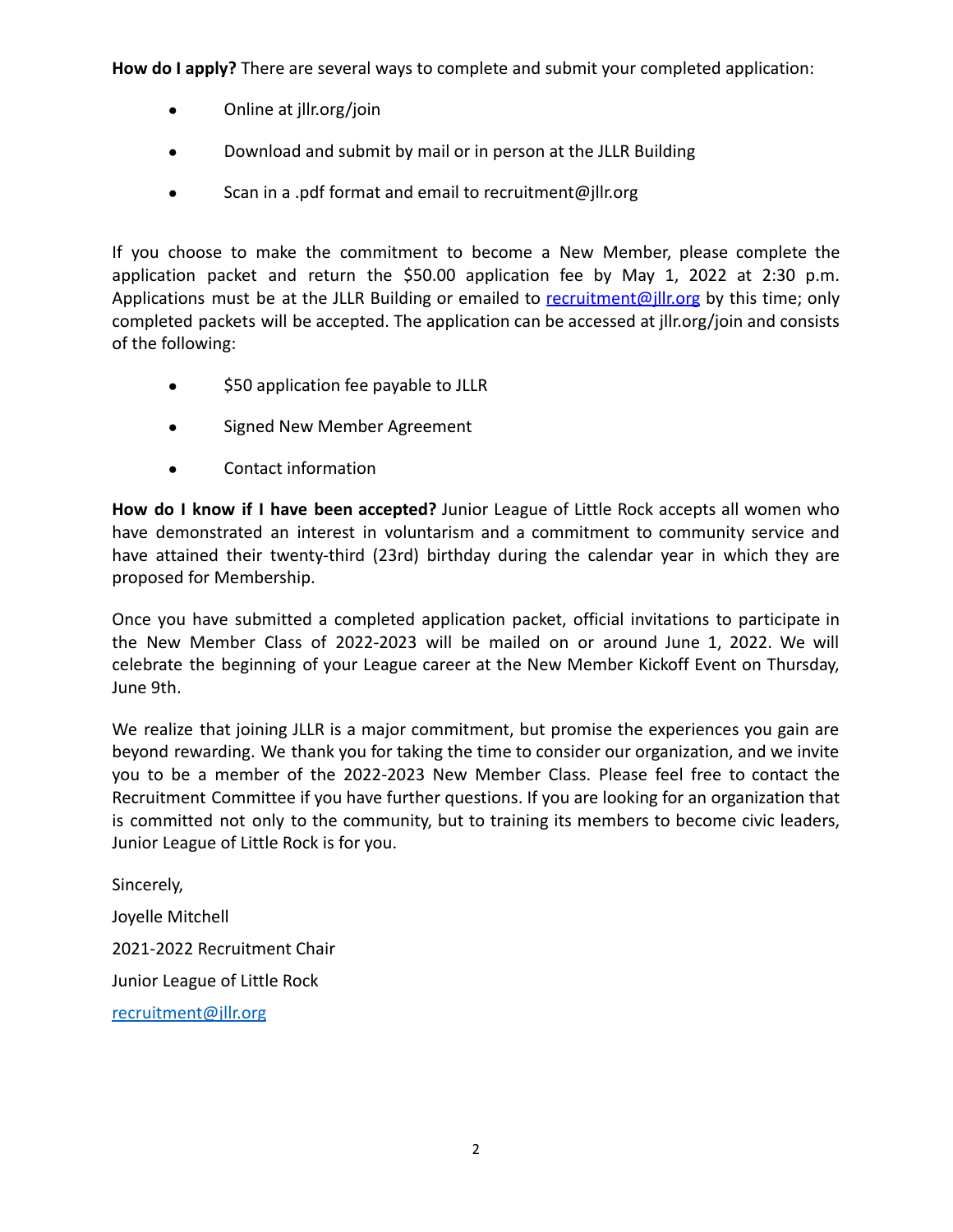# Junior League of Little Rock 2022-2023 New Member Commitments

## I. **ELIGIBILITY**

- A prospective member shall have attained her twenty-third birthday before or during the calendar year in which she is proposed for membership.
- A prospective member shall have demonstrated an interest in voluntarism and a commitment to community service.
- A non-refundable \$50 application fee payable to JLLR submitted with the completed application forms.
- Incomplete application packets or lack of payment will make the applicant ineligible for new membership.

## II. **ATTENDANCE POLICY**

- A New Member must attend ALL New Member Meetings. The meetings focus on JLLR and community-related topics. New Member Meetings include the June New Member Kickoff Event, the New Member Retreat weekend, August New Member Meeting, September New Member Meeting, October New Member Meeting, January New Member Meeting, February New Member Meeting, March New Member Meeting, April New Member Meeting and May End-of-Year Celebration.
- A New Member is expected to attend ALL General Membership Meetings. General Membership Meetings are typically held in August, September, October, January, February, April, and May on third Thursdays at noon and/or 6:30 p.m. at the JLLR Building or as otherwise communicated.
- Although New Members are required to attend ALL New Member Meetings, General Membership Meetings, and complete all other assignments, emergencies do arise, therefore, New Members are allowed to miss up to one (1) New Member Meeting and up to two (2) General Membership Meetings. If a New Member misses two (2) New Member Meetings, that meeting must be made up by (a) completing an extra three (3) hours towards community focus shift(s) or (b) arranging a "make-up shift" with approval from the Chair of the Admissions & New Member Training Committee.

**NOTE**: New Members are expected to arrive at least 15 minutes prior to the scheduled meeting times and remain until the meetings are adjourned.

## III. **RETREAT**

● The New Member Retreat will be held Friday, July 15, 2022. The retreat will begin at 6 p.m. We will reconvene on Saturday, July 16 at 9 a.m. and continue the retreat until 2 p.m. that afternoon. **THIS IS MANDATORY, NO EXCEPTIONS CAN BE MADE**. If you cannot attend the Retreat, you may reapply the following New Member year.

## IV. **FINANCIAL OBLIGATIONS AND WAYS AND MEANS**

● **REQUIRED DUES:** Throughout the year, there will be required financial obligations.

| <b>Description</b>             | Amount   | Due Date          |
|--------------------------------|----------|-------------------|
| <b>Application Fee</b>         | \$50.00  | May 1, 2022       |
| New Member AJLI Fee            | \$50.00  | June 1, 2022      |
| <b>Retreat Fee</b>             | \$50.00  | July 1, 2022      |
| New Member Meeting Fee         | \$50.00  | August 1, 2022    |
| JLLR Annual Dues for 2023-2024 | \$133.00 | February 28, 2023 |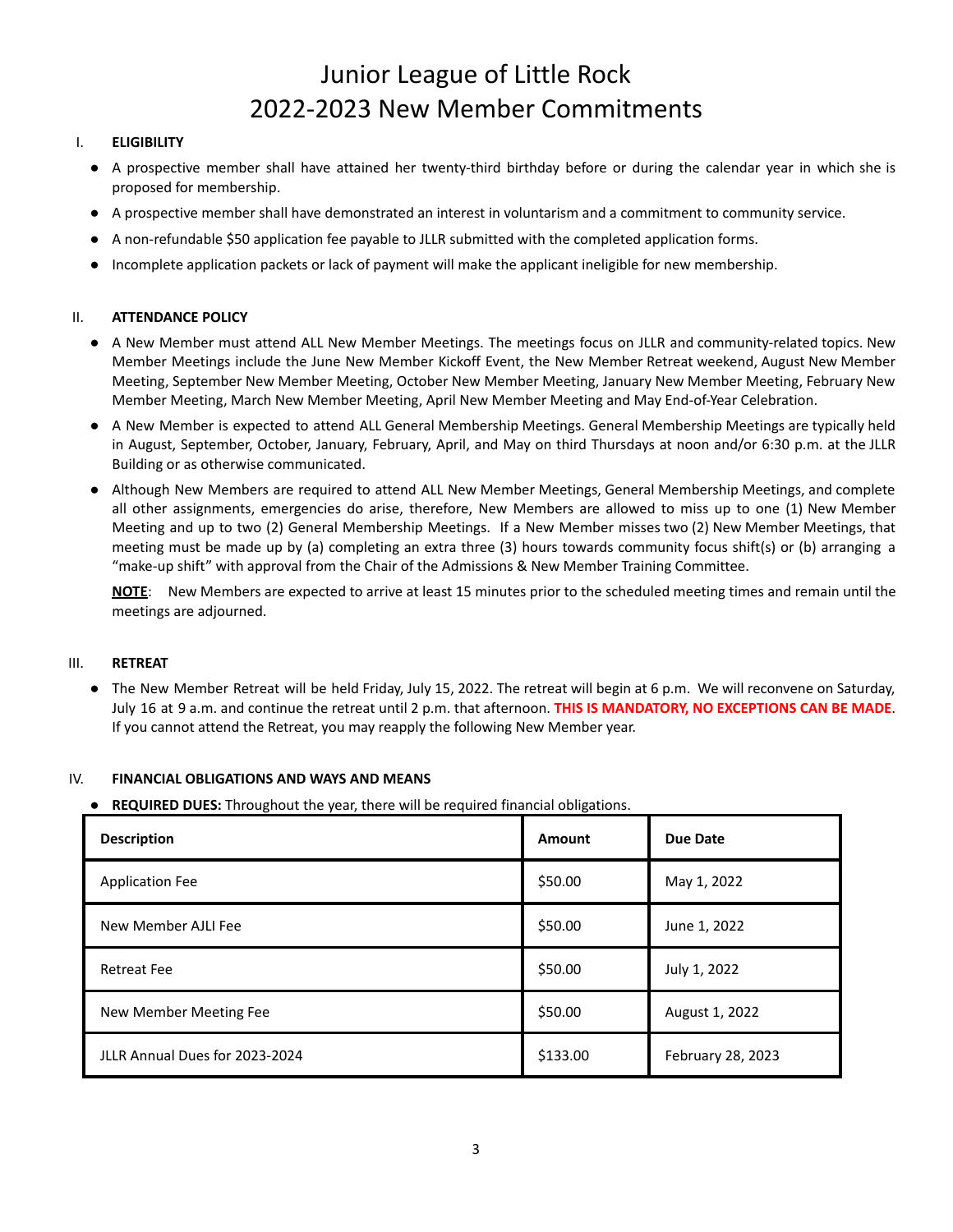## Junior League of Little Rock 2022-2023 New Member Commitments

The total amount due for required financial obligations during the 2022-2023 year is \$333.00. The JLLR Annual Dues that are paid in February 2023 go towards the New Member's first Active year of 2023-2024.

**SELLING REQUIREMENTS:** Each New Member must also meet certain selling requirements. If the New Member is not able to sell as required, the New Member is required to make the purchase herself (which may increase the financial obligation). Throughout the year, there will also be voluntary options to purchase t-shirts and other opportunities.

| <b>Description</b>                                             | Amount       | Due Date          |
|----------------------------------------------------------------|--------------|-------------------|
| Holiday House Ticket Requirement                               | \$50.00      | Sept/Oct 2022 TBD |
| Cookbook Requirement (2 books) OR Work Two (2) Cookbook Shifts | approx. \$40 | February 28, 2023 |

## V. **SPECIAL EVENTS AND PROJECTS**

- JLLR PROJECT SHIFT: STUFF THE BUS (July/August 2022), LITTLE READERS ROCK (Spring 2023): A New Member shall work one (1) three (3)-hour shift at one (1) event to support a JLLR community project.
- HOLIDAY HOUSE (November 16-19, 2022): A New Member shall work two (2) three (3)-hour shifts during the week of Holiday House. New Members shall also purchase/sell \$50 in Holiday House tickets by the above September/October due date or be assessed a fee for unmet obligation and not receive tickets.
- COMMUNITY FOCUS: The purpose of the Community Focus program is to encourage involvement with community partners and service projects outside of JLLR. A New Member shall complete three (3)-hours towards community focus shift(s) by February 28, 2023. It is each New Member's responsibility to see that these shifts are completed.
- NEW MEMBER CLASS PROJECT: A New Member shall participate in a New Member Class Project as directed by the Admissions & New Member Training Committee. The time commitment for the Class Project is expected to be approximately ten (10) hours per New Member.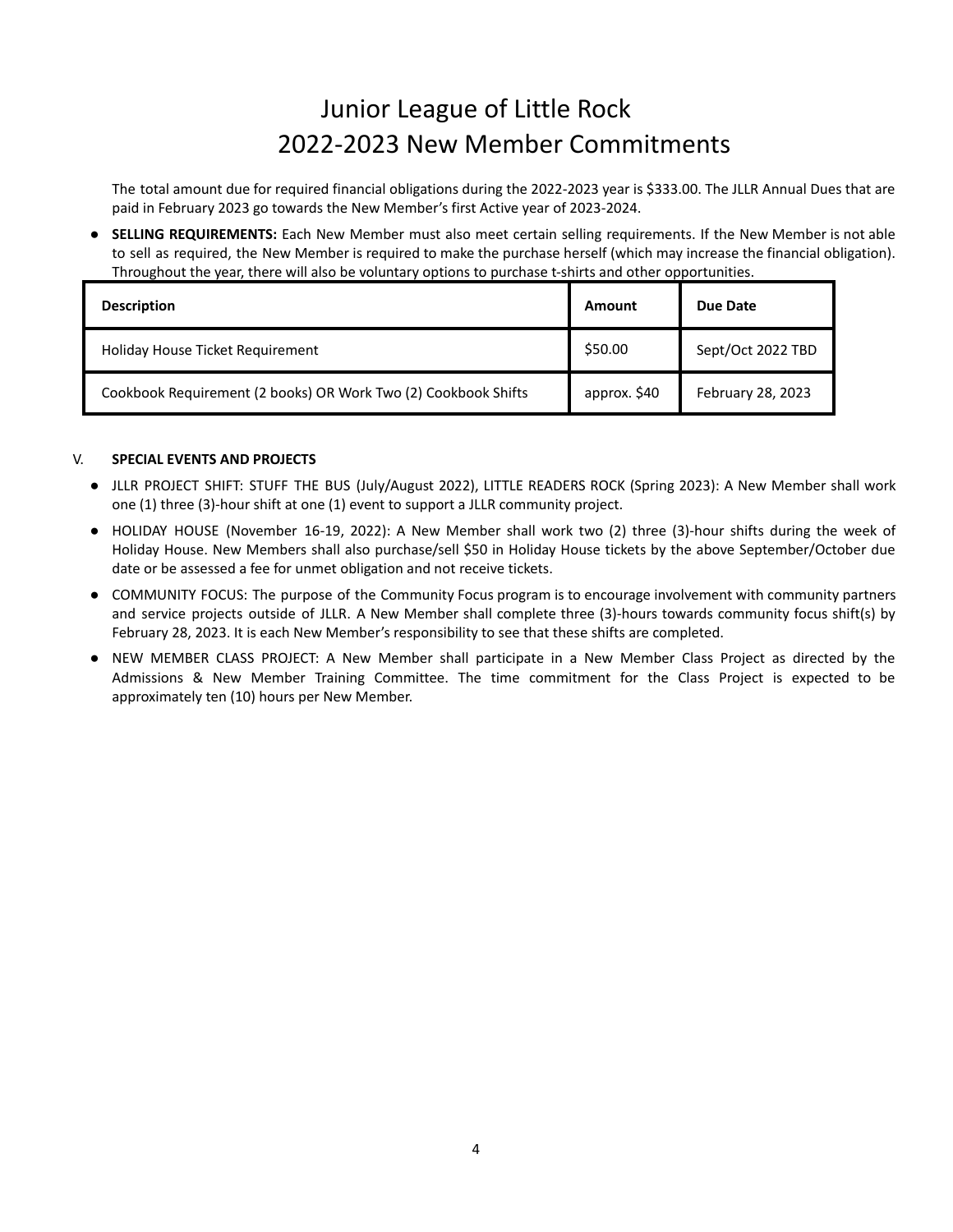## Junior League of Little Rock 2022- 2023 Key Dates for New Members

## \*\*\*Please be advised that some dates may change and other meetings may arise.\*\*\*

Events at Junior League of Little Rock Building (401 South Scott, Little Rock) unless otherwise noted.

6:30 p.m.

## **April 7, 2022**

Recruitment Open House 5:30 p.m. - 7:30 p.m.

#### **May 1, 2022 at 2:30 p.m.**

Application and \$50 Application Fee Deadline

**Applications must be AT (not postmarked) the JLLR Building or submitted online or scanned in .pdf format and emailed to [recruitment@jllr.org](mailto:recruitment@jllr.org) no later than 2:30 p.m.**

#### **June 1, 2022**

Invitations mailed for New Member Kickoff Event

#### **June 9, 2022**

New Member Kickoff 6:30 p.m.

**July 2022**

Stuff the Bus

#### **July 15 & 16, 2022**

New Member Retreat Friday: 6:30 p.m. Saturday: 9:00 a.m. - 2:00 p.m.

#### **August 9, 2022**

New Member Meeting 6:30 p.m.

#### **August 15 - 19 , 2022**

Leadership Week(General Meeting Credit)

### **September 6, 2022**

New Member Meeting 6:30 p.m.

#### **September 15, 2022**

General Meeting 6:30 p.m.

#### **October 11, 2022**

New Member Meeting 6:30 p.m.

#### **October 20, 2022**

General Meeting 6:30 p.m.

#### **November 16-19, 2022**

Holiday House

**December 8, 2022**

Holiday Party

**January 10, 2023** New Member Meeting 6:30 p.m. **January 19, 2023** General Meeting 6:30 p.m. **February 7, 2023** New Member Meeting 6:30 p.m. **February 16, 2023** General Meeting 6:30 p.m. **March 14, 2023** New Member Meeting 6:30 p.m. **April 2023** New Member Class Projects Date(s) TBD **April 2023** Little Readers Rock Dates(s) TBD **April 11th, 2023** New Member Meeting 6:30 p.m. **April 20, 2023** General Meeting 6:30 p.m. **May 12, 2023** End of the Year Celebration 6:30 p.m. **May 18, 2023** Annual General Meeting 6:30 p.m.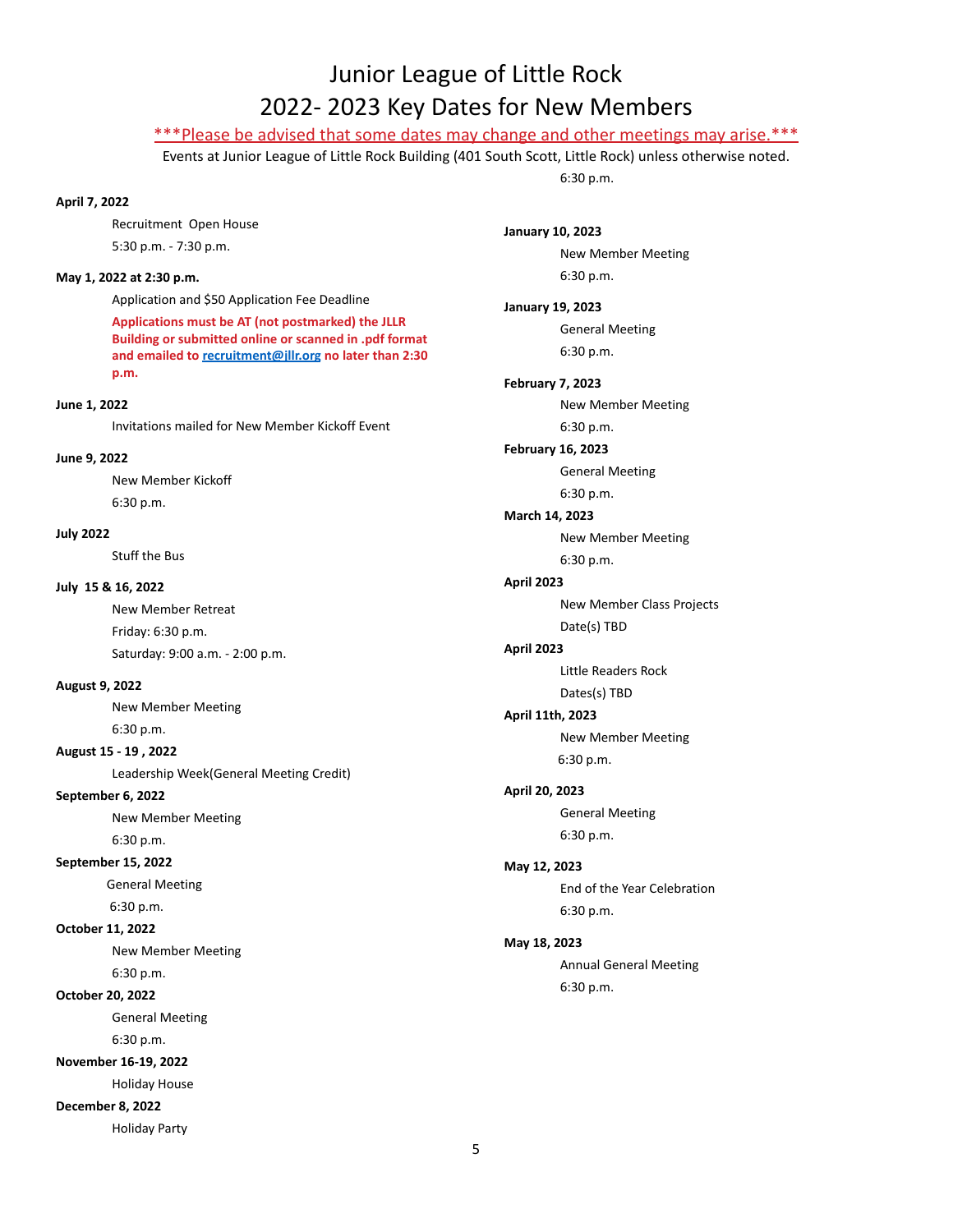## Junior League of Little Rock 2022-2023 New Member Agreement

WHEREAS, Junior League of Little Rock, Inc. ("JLLR"), is an organization of women committed to developing the potential of women, and improving the community through the effective action and leadership of trained volunteers, its purpose is exclusively educational and charitable, and

WHEREAS, JLLR is a member of the Association of Junior Leagues International, Inc. ("AJLI"), and

- WHEREAS, the collective efforts of these women can continue to significantly impact the community by growing in number with additional qualified women, and
- WHEREAS, those seeking membership have demonstrated a commitment to and an interest in improving the community and have shown a willingness to share their time necessary for training and volunteering, then

THEREFORE, I accept the privileges and requirements of Membership as a New Member in JLLR which is described herein.

As a New Member, I shall attend the New Member Retreat, all New Member Training Meetings\*, all General, Special, and Annual Meetings of JLLR, and all Ways and Means shifts as detailed in the New Member Course Outline. I am further required to pay all dues and fees and Ways and Means Financial Obligations, as detailed in the New Member Outline. I am further required to complete a New Member Project and special project shift requirements. I understand that I must complete all requirements, even if not listed here, as outlined in the New Member Course Outline.

As a New Member, I shall uphold the standards of excellence of JLLR by constructively and cooperatively fulfilling the commitments of the New Member Course. During the New Member term, I will be held accountable for my attendance, including punctuality, and will be required to stay for the entire meeting or shift. I understand I shall miss no more than one (1) New Member Meeting and no more than two (2) General Meetings. I understand I am required to make-up a second New Member Meeting absence with an extra three (3)-hour(s) towards Community Focus shift(s) or arrange a make-up shift with approval from the Chair of the Admissions and New Member Training Committee. I further understand that I will be held accountable for the manner in which I fulfill my JLLR responsibilities, my constructive cooperation in projects and activities, and my commitment to the stated purpose of JLLR.

\*New Member Meetings include the June New Member kickoff event, the New Member Retreat weekend, August New Member Meeting, September New Member Meeting, October New Member Meeting, January New Member Meeting, February New Member *Meeting, March New Member Meeting, April New Member Meeting, and May End-of-the-Year Celebration.*

As a New Member, I shall have the privilege of transferring membership from JLLR to another League if I must move during the year. I understand I am not eligible for a Leave of Absence or any other privilege of membership until all my New Member commitments are fulfilled. If I am unable to complete the New Member commitments for unavoidable reasons, I may apply to be a New Member for the next League year.

I understand that upon successful completion of the New Member year, my name will be submitted by the Admissions & New Member Training ("ANMT") Chair to the JLLR Membership Council for transition to Active Membership. I further understand if I do not fulfill my commitments, I will not be eligible for Active Membership.

Thus, with this understanding of the requirements as a New Member in JLLR, I have read and accept the commitments of the New Member Agreement on the 1st day of May, 2022.

I understand that my failure to uphold the provisions of this agreement will result in my removal from the New Member Class, and I further understand that I cannot be re-proposed for membership in JLLR.

| New Member Signature | Date | <b>ANMT Chair Signature</b> | Date |
|----------------------|------|-----------------------------|------|
|                      |      |                             |      |
|                      |      |                             |      |
| Drint Namo           |      |                             |      |